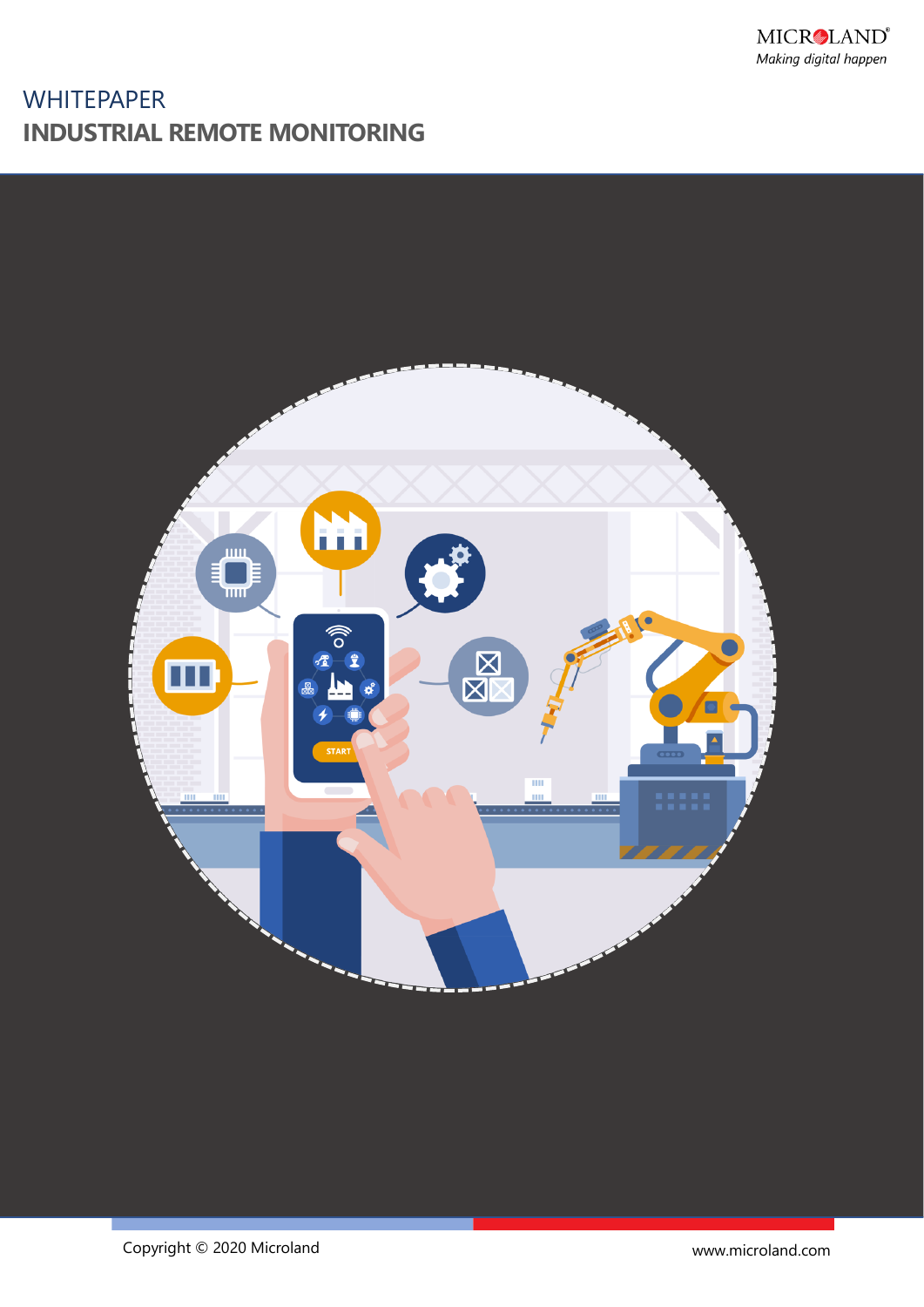The concept of Industrial Remote Monitoring has emerged as a straightforward but essential requirement. The ability to monitor assets and plant operation from anywhere removing the need to be physically present is an essential part of the Smart Factory agenda in the IIoT universe. Some of the earliest implementations of Remote Monitoring included the use of Remote Terminal Units (RTU) in public utilities such as power grids and water purification plants. However, RTUs mainly supported data acquisition from the process and its transmission to remote control centers. Earlier versions did not sustain any built-in intelligence, and they were limited to simple alert systems like a machine breakdown.

In the 1990s, with advancements in manufacturing technology and control systems, Remote Monitoring became more sophisticated with the introduction of numerous protocols, high data transfer requirements and non-compatibility of assets from various vendors. The industries that often operate in remote sites or extensive facilities have been facing system availability, worker safety and value chain visibility issues.

For example, in the mining industry running complex operations at remote locations is becoming difficult owing to challenges in attracting experts to work at these sites. The security at such sites is also becoming an area of increased focus, and managing emergency incidents in a complex operation is almost always hampered by the lack of rapid information sharing among multiple parties, both onsite and off-site.

Similarly, in industries such as manufacturing, energy, aerospace, defence, and oil & gas, one commonly focused area of improvement is the centralization of the ecosystem across the acquisition, processing, and analysis of large amount of data. Instead of multiple systems for different business functions and locations, the trend in these industries is to collate as much of information as possible into fewer operations centers that can be located remotely from the site.

Today it is estimated that 94% of Fortune 1000 companies observed disruptions due to the COVID challenge. The movement and the placement of workers on the shop floor to enforce social distancing is the need of the hour. The new WFH model has also created newer variables in the decision-making process around production capacity and planning.

Now more than ever, implementing a Remote Manufacturing strategy has become critical to ensure resilient operations. A robust business continuity plan and a remote monitoring solution can minimize the impact on manufacturing operations. At the same time, AI and machine learning-based predictive and optimization models can help improve performance and reduce overheads.

In this whitepaper, we will explore the challenges, solutions, and components of Remote Monitoring and Operations.

#### **Industry Challenges**

#### Interoperability – Complex Ecosystem of Assets

The production environment is heterogeneous, supporting multiple OEM and multiple protocols designed with an interoperability focus. Despite its critical importance, IoT interoperability for many enterprises is still a goal to work towards. Many existing solutions are proprietary and designed to operate only within a pre-defined hardware or infrastructure environment. The lack of IoT interoperability means that data can't be effectively exchanged across disparate, sometimes overlapping devices and systems. Enabling this interoperability and breaking production silos is key to remote operations.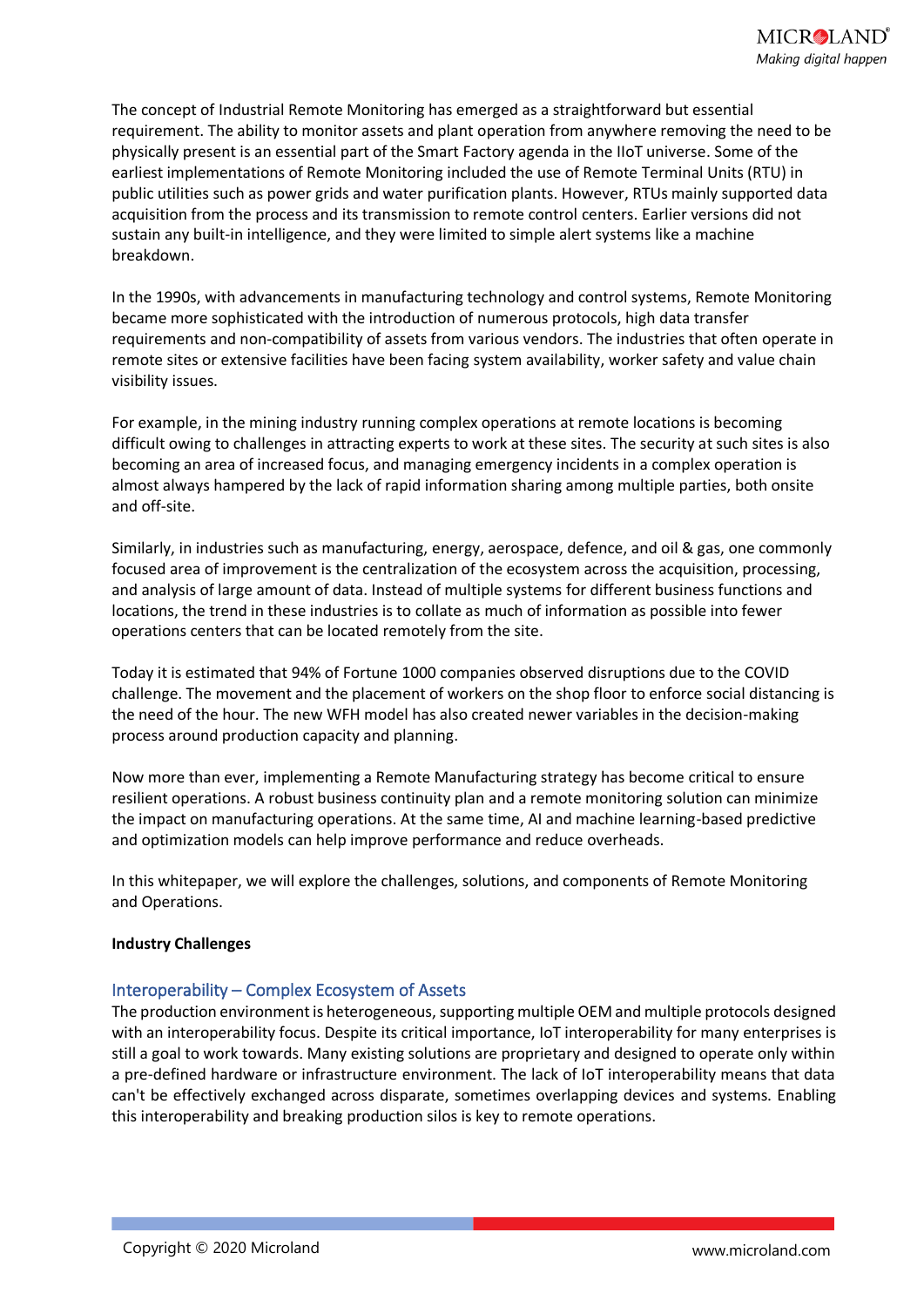#### Employee and Environment Safety

Every year 2.78 million workers die from occupational accidents and work-related diseases (of which 2.4 million are disease-related), and an additional 374 million workers suffer from non-fatal occupational accidents. No job should take away a worker's life, yet many of these deaths occur because of poor workplace health and safety conditions. Also, every day nearly one million people get hurt at work, impacting workers economically, physically, and socially.

The industry needs to establish robust connectivity channels with remote production assets and environmental parameters to improve the safety of operations and reduce risks and exposure (catastrophic failures, leaks, emergency shutdowns).

#### Total Cost of Ownership (TCO)

A siloed view of operations causes several challenges like unplanned downtime, impact on quality, ineffective decision making, and emergency expenses on spares, safety incidents, etc. all resulting in an increased costs of ownership. Contextual insights, on the other hand, can improve situational awareness, and prevent unplanned downtime by 5-20%, maintenance costs by 5-10% and drive standardization of best practices.

### Industrial IoT led Remote Monitoring

#### Establishing Remote Monitoring



*Figure 1 Step-by-step approach to establish Industrial Remote Monitoring*

The first step towards Remote Monitoring is to establish the industrial connectivity in the field by making them Industry 4.0 compliant with upgrades or additional sensors. This makes way for automated data collection around process conditions and asset health, helping in assessing the operations and machine performance.

The data collected from the sensors need a robust bridge that connects the hardware with software applications for further processing. This bridge is provided by connectivity platforms, which act as a key in getting the data. Further, adding compute capabilities at the device or asset site, also known as 'Edge Computing,' translates the data into secure and efficient protocols before leaving the local network. Edge computing makes it much easier, more secure, and cost-effective to send that data to remote monitoring & control applications and IoT platforms.

- **Easier**: connectivity platform can natively consume protocols like OPC UA and MQTT
- **Secure**: uses modern encryption
- **Cost-effective**: pre-processes data and only sends data when it changes, decreasing bandwidth usage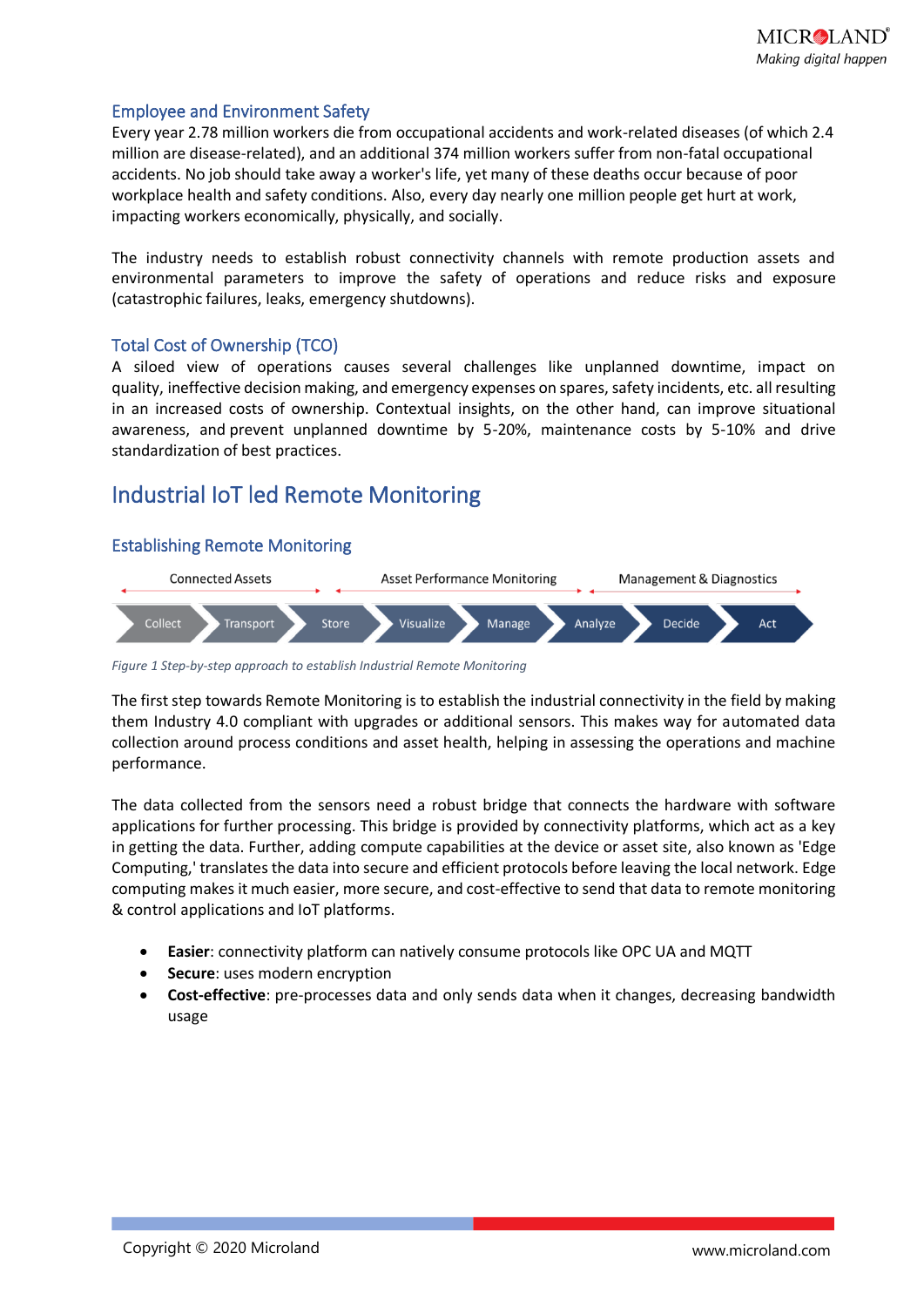

*Figure 2 Key technology layers for Remote Monitoring*

These systems also have the necessary storage. In the event that the network connectivity fails, then the machine data can be stored for a pre-defined buffer, usually for a few hours until the network gets restored.

**Getting everyone on the same platform**: To provide larger context and insights, factory data from machines need to be aggregated and seen along with data from ERP, MES, LIMS, and other systems over a single pane of glass–Industrial IoT Platforms in this case. Once this centralization information is available, it can be viewed and analyzed, and displayed through various data visualization or exploration tools. These in turn, allow remote employees to compare manufacturing performance across lines, shifts, products, and more. The visualized dashboards are also tailored to various personas like maintenance, plant manager, machine operator, higher management, etc. The data is also used by machine learning and advanced analytics models to identify bottlenecks and provide predictive alerts.

#### Remote Performance Management

**Asset health monitoring** provides real-time visibility into the health and status of critical factory assets by continuously monitoring essential parameters of connected equipment to detect problems before they cause downtime. Operators/Service technicians can remotely monitor, troubleshoot, and respond to potentially unfavorable conditions related to assets in operation. Operators can also track KPI across global sites.

It brings transparency to asset health, KPIs and insights across factories, and maximize production output by taking proactive measures to address early warning signals. It also further improves asset uptime and lower maintenance costs by preventing unplanned downtime caused by a violation of safe operating guidelines

**Predictive maintenance** techniques transform maintenance by identifying potential issues before they happen. Maintenance technicians can leverage this to effectively estimate when the maintenance activity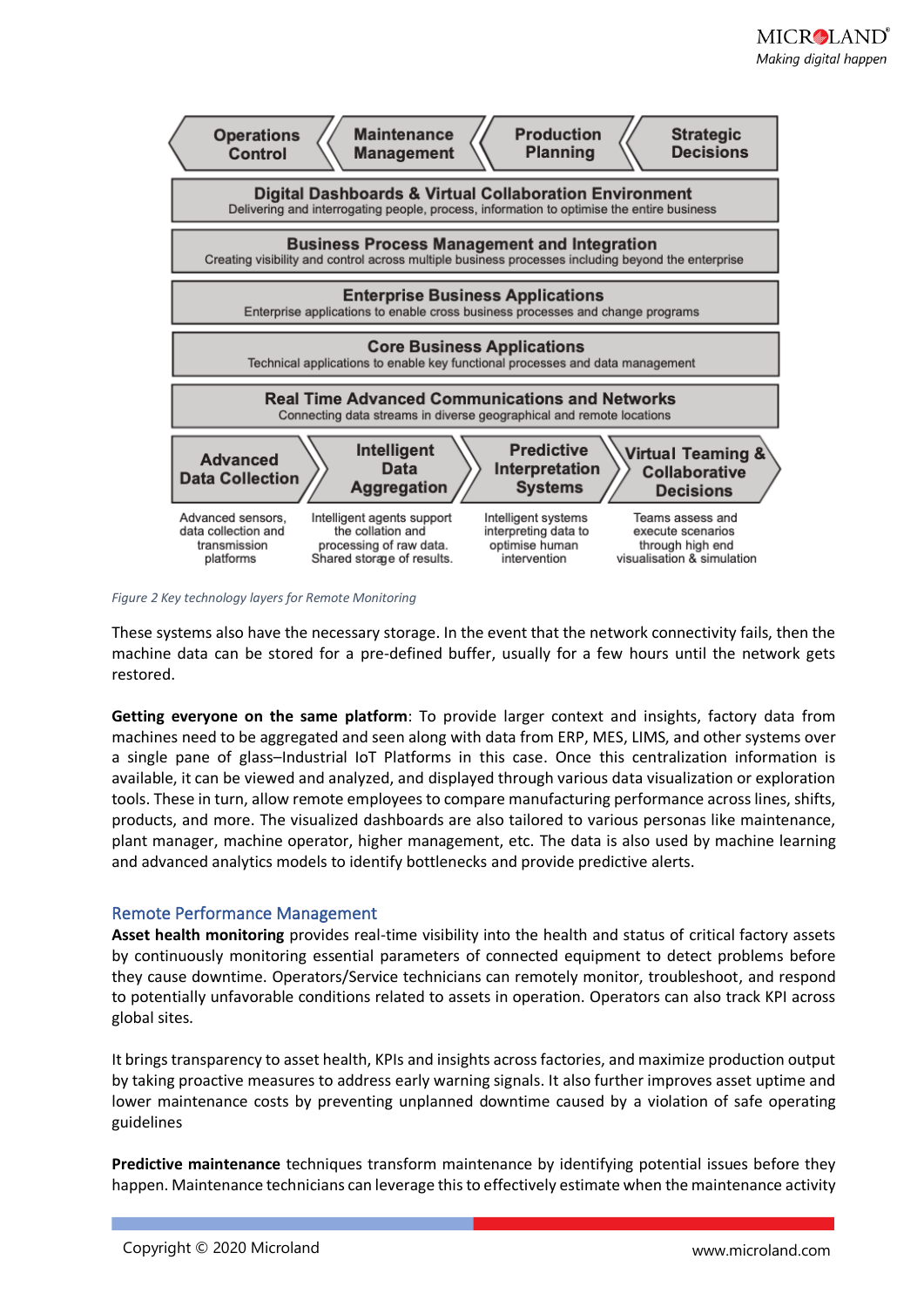needs to be performed. A paradigm shift from reactive to predictive maintenance promises significant cost savings because tasks are performed only when warranted and assuring almost no downtime. ML/AI techniques are used in building models for the asset-based on historical data.

**Production intelligence monitoring** (KPI Dashboards) rapidly unifies disparate sources of operational data to provide real-time visibility into production status and critical KPIs such as availability, performance, quality, and OEE. This helps in uncovering hidden inefficiencies and improving the production output.

#### **Objectives for enterprises to build their remote operations strategy**

- 1. A one-stop-shop for assets management with a detailed view of asset properties and operating parameters
- 2. Automated alerts when irregular conditions are detected
- 3. Remote access to troubleshoot and resolve issues
- 4. A unified view of factory performance and KPI, measuring and monitoring production KPI
- 5. Detailed view of the line performance and associated KPIs
- 6. Critical machine health for connected equipment

#### Operations Center

Factories depend on operators to keep machines running, and it's simply not possible for them to work remotely. However, with the advent of streaming data technologies and robust OT networking that provide access to machine-level data, several manufacturing functions at the factories that have largely been seen essential to be present at the factory could potentially be reimagined as remote functions in future working 24x7 out of remote operations centers.

Examples of functions that have always been on-premise but could be switched to remote:

- Production planning team: Historically they were supposed to be next to the production lines but could use digital platforms for line scheduling
- A part of the Production monitoring team: with remote operations possible, the whole production does not need to be in the factory for real-time monitoring. Process engineers and a part of the production team can leverage the remote model and work seamlessly
- Maintenance team: They have always been on site to date; there is no reason they could not be fully remote. The only technicians who need to be onsite are those who will fix the machine on the ground. They can be connected to remote SMEs and leverage AR/VR technologies to send machine vitals and perform remote troubleshooting.



*Figure 3: Reference Remote Powered Plant Operations*

This model is scalable and help teams monitor and optimize processes across factories. On-site presence will always be a big part of any process, but centralized monitoring brings learnings and optimizations shared and implemented across several factories. The core of the work around these efforts can be centralized and digitized.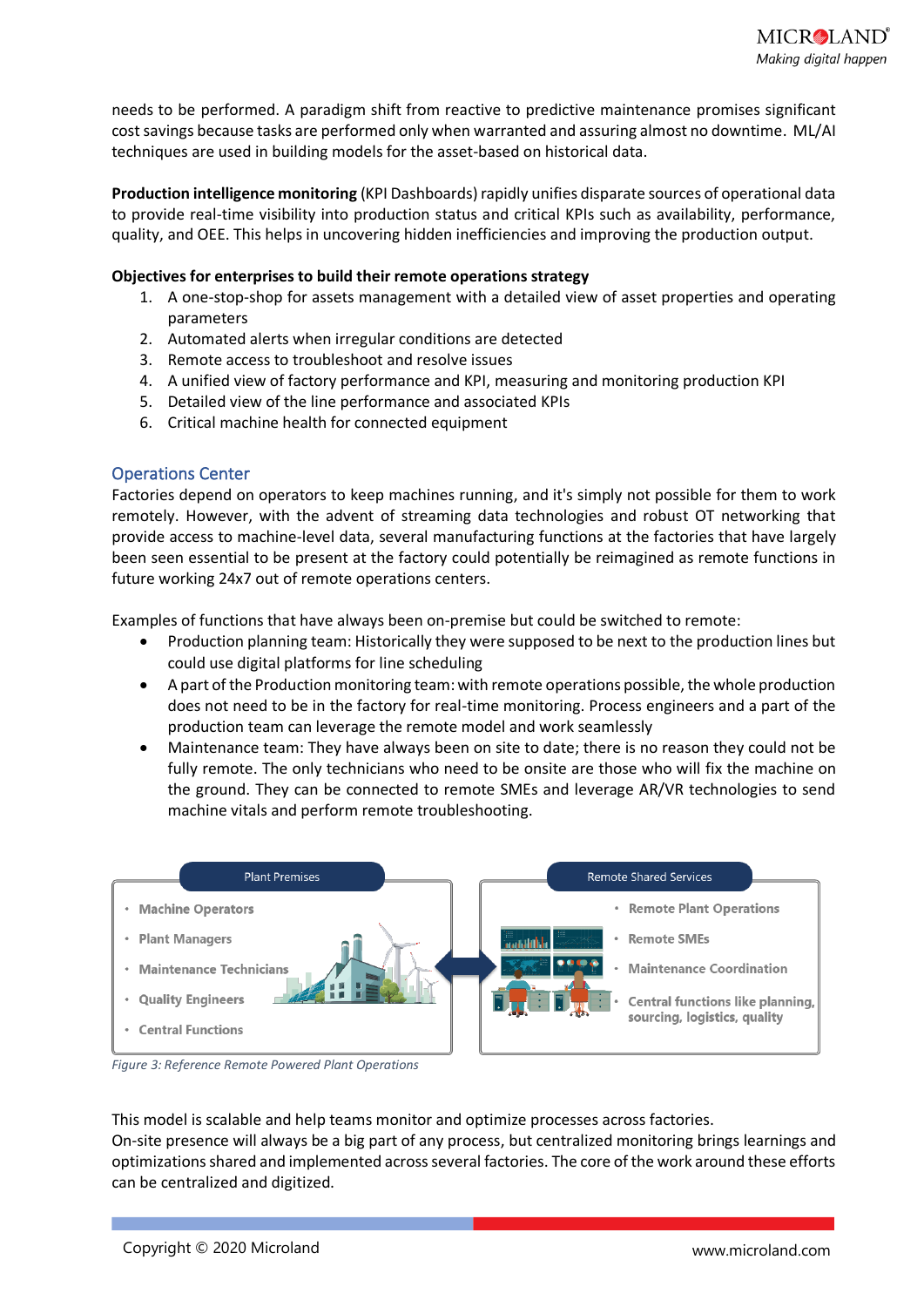

*Figure 4 High-level reference architecture connecting enterprise-wide entities and bringing a holistic view to the operations performance*

## How can Microland help?

Microland's Remote Industrial Monitoring Solution enables visibility to remote production assets and operations. The solution is designed to monitor the health of remote industrial assets, detect anomalies, and predict potential degradation, providing a seamless interface to global operators and management.

**Connected Assets**: architect and implement connectivity and data interoperability for remote assets. Leverage industrial-grade OT networks and edge solutions to securely transmit data to a data center or cloud.

**Asset Monitoring & Management:** asset monitoring solutions enabled by condition-based monitoring, AI based anomaly detection and alerting workflows. Further advance asset management and integrate advanced analytics to drive operational predictivity.

**OT Infra Managed Services:** leverage Microland's over three decades of experience with managed services to centrally monitor components of the IIoT ecosystem including industrial assets, OT network & security, OT data centers, IIoT platforms. Bring end-to-end operational visibility across multiple industrial facilities via Command and Control Centers to improve efficiency, agility and cost to production.

#### **Key Capabilities:**

- **Real-time Insights:** Global view of the installed base with real-time insights on asset health, operating parameters, and trends, asset history.
- **Events Management:** Single pane of glass for viewing, managing, notifying and tracking alerts and events.